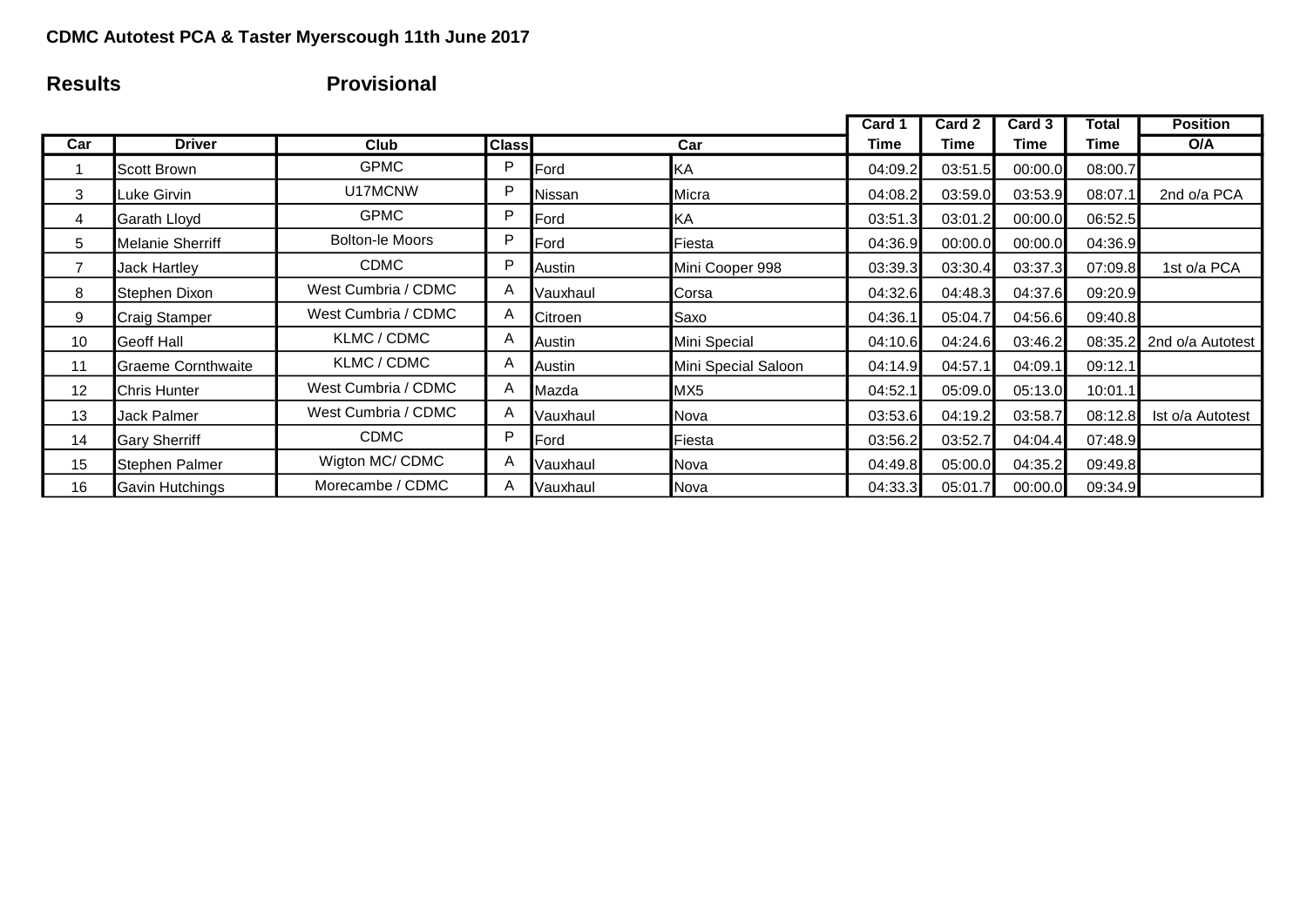**Results - Time Card 1**

|                | <b>Test</b> | <b>Test</b> | <b>Test</b> | <b>Test</b> | <b>Test</b> | <b>Total</b> |
|----------------|-------------|-------------|-------------|-------------|-------------|--------------|
| Car            | 1           | $\mathbf 2$ | 3           | 4           | 5           | Card 1       |
| 1              | 00:52.6     | 00:51.7     | 00:48.7     | 00:49.1     | 00:47.1     | 04:09.2      |
| $\overline{2}$ |             |             |             |             |             | 00:00.0      |
| 3              | 00:51.2     | 00:50.0     | 00:50.4     | 00:47.9     | 00:48.7     | 04:08.2      |
| 4              | 00:45.5     | 00:45.8     | 00:44.6     | 00:51.4     | 00:44.1     | 03:51.3      |
| 5              | 01:00.6     | 00:51.1     | 01:04.7     | 00:51.4     | 00:49.1     | 04:36.9      |
| 6              |             |             |             |             |             | 00:00.0      |
| $\overline{7}$ | 00:43.7     | 00:46.6     | 00:43.7     | 00:41.8     | 00:43.6     | 03:39.3      |
| 8              | 01:15.0     | 01:06.5     | 01:09.6     | 01:01.5     |             | 04:32.6      |
| 9              | 01:10.5     | 01:07.3     | 01:08.3     | 01:10.1     |             | 04:36.1      |
| 10             | 01:02.9     | 01:01.3     | 00:59.1     | 01:07.3     |             | 04:10.6      |
| 11             | 01:02.0     | 00:57.3     | 01:03.9     | 01:11.8     |             | 04:14.9      |
| 12             | 01:10.2     | 01:08.0     | 01:06.7     | 01:27.2     |             | 04:52.1      |
| 13             | 01:00.8     | 00:58.7     | 00:57.2     | 00:57.0     |             | 03:53.6      |
| 14             | 00:49.4     | 00:46.5     | 00:46.3     | 00:46.6     | 00:47.4     | 03:56.2      |
| 15             | 01:06.9     | 01:24.7     | 01:11.8     | 01:06.4     |             | 04:49.8      |
| 16             | 01:06.4     | 01:04.4     | 01:14.7     | 01:07.7     |             | 04:33.3      |
| 17             | 01:31.1     | 01:24.5     | 01:13.1     | 01:13.2     | 01:08.0     | 06:29.9      |
| 18             |             |             |             |             |             | 00:00.0      |
| 19             |             |             |             |             |             | 00:00.0      |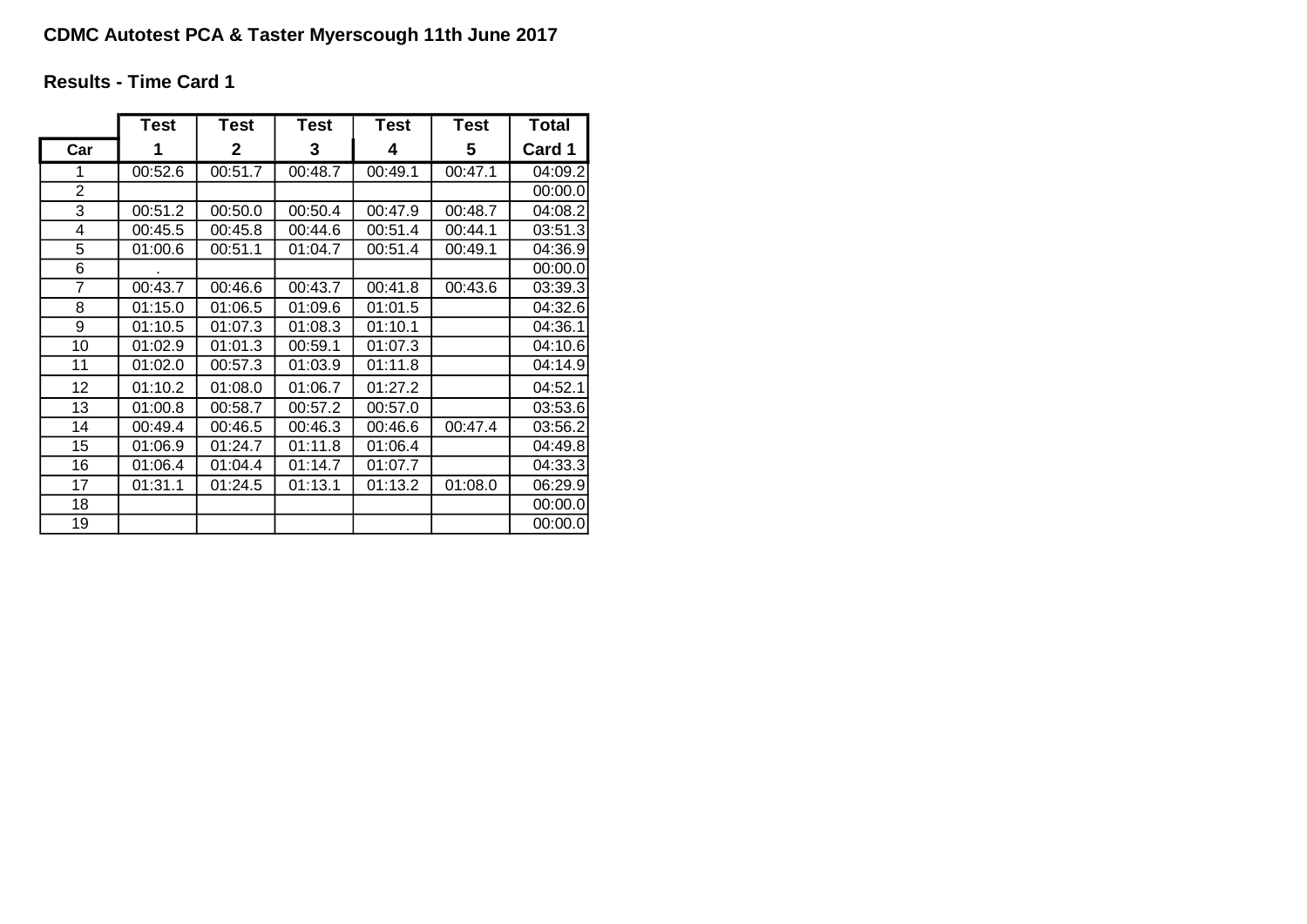# **CDMC Autotest PCA & Taster Myerscough 11th June 2017**

## **Results - Time Card 2**

|                | <b>Test</b> | <b>Test</b> | <b>Test</b> | <b>Test</b> | <b>Test</b> | <b>Total</b> |
|----------------|-------------|-------------|-------------|-------------|-------------|--------------|
| Car            | 6           | 7           | 8           | 9           | 10          | Card 2       |
| 1              | 00:45.3     | 00:50.2     | 00:45.3     | 00:45.2     | 00:45.5     | 03:51.5      |
| $\overline{2}$ |             |             |             |             |             | 00:00.0      |
| 3              | 00:48.6     | 00:46.4     | 00:46.8     | 00:46.1     | 00:51.1     | 03:59.0      |
| 4              | 00:47.7     | 00:44.3     | 00:44.5     | 00:44.8     |             | 03:01.2      |
| 5              |             |             |             |             |             | 00:00.0      |
| 6              |             |             |             |             |             | 00:00.0      |
| 7              | 00:42.3     | 00:42.3     | 00:42.2     | 00:42.6     | 00:41.1     | 03:30.4      |
| 8              | 01:18.4     | 01:11.0     | 01:09.4     | 01:09.5     |             | 04:48.3      |
| 9              | 01:19.5     | 01:14.9     | 01:14.9     | 01:15.4     |             | 05:04.7      |
| 10             | 01:04.0     | 01:09.8     | 01:06.1     | 01:04.7     |             | 04:24.6      |
| 11             | 01:12.7     | 01:12.2     | 01:13.6     | 01:18.6     |             | 04:57.1      |
| 12             | 01:18.2     | 01:16.1     | 01:17.2     | 01:17.5     |             | 05:09.0      |
| 13             | 01:05.7     | 01:04.4     | 01:05.0     | 01:04.1     |             | 04:19.2      |
| 14             | 00:45.9     | 00:48.8     | 00:45.7     | 00:45.4     | 00:46.9     | 03:52.7      |
| 15             | 01:11.5     | 01:16.6     | 01:13.6     | 01:18.3     |             | 05:00.0      |
| 16             | 01:12.3     | 01:13.7     | 01:16.1     | 01:19.6     |             | 05:01.7      |
| 17             | 01:01.9     | 00:53.6     | 01:01.7     | 01:10.3     | 00:59.3     | 05:06.9      |
| 18             |             |             |             |             |             | 00:00.0      |
| 19             |             |             |             |             |             | 00:00.0      |